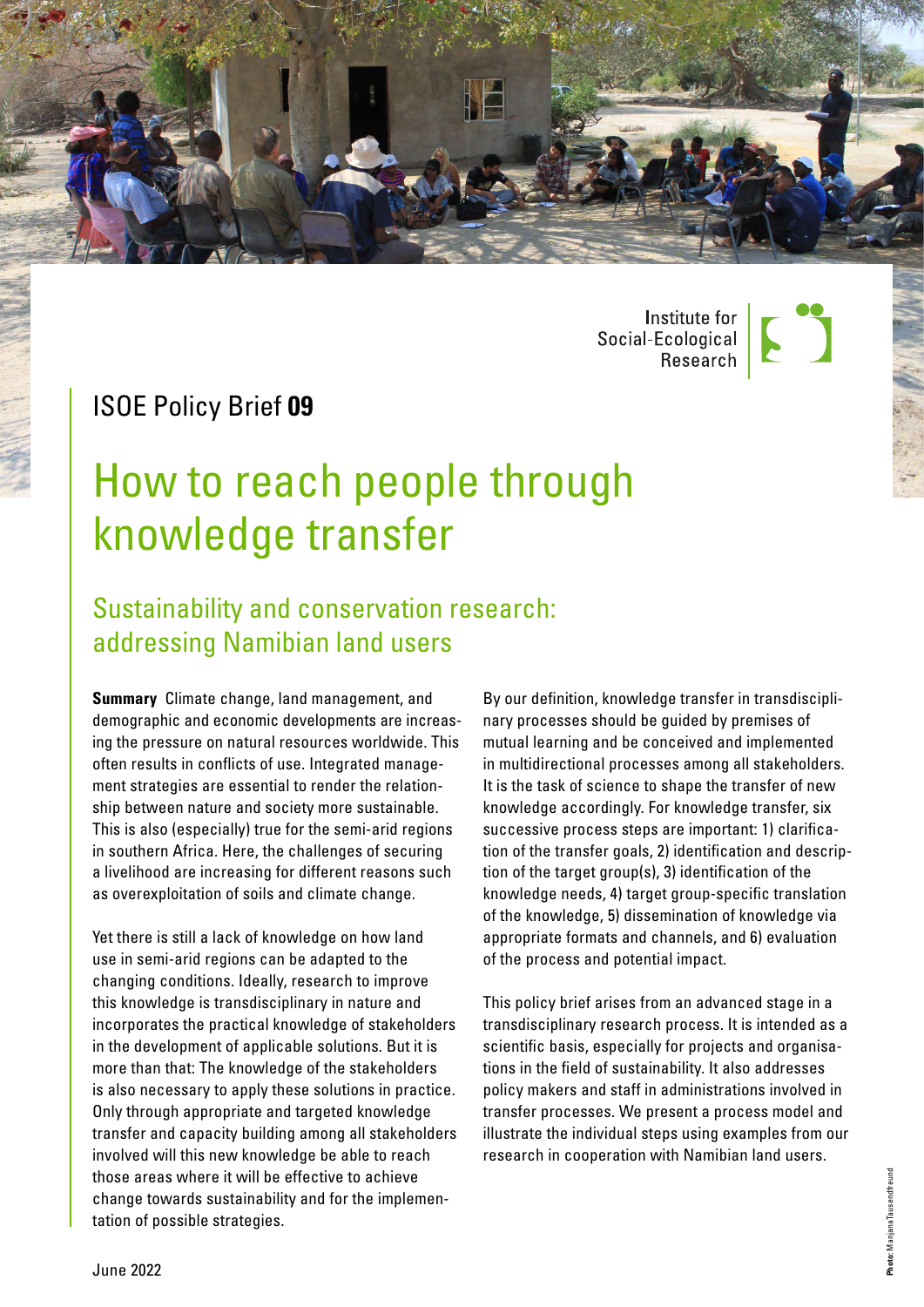

# Key findings and recommendations

Knowledge transfer is key to successful transformation processes. Such a transfer should be based on mutual learning between all the stakeholders and should integrate different kinds of knowledge (system/target/transformation knowledge).

2 Successful knowledge transfer depends on a precise understanding of the target group and its knowledge needs, motives for action and everyday practices, and on appropriate formats for the reception of knowledge. This is ideally something that should be aspired in a transdisciplinary research process. Hence, it is important to give thought to transfer processes at an early stage of (transdisciplinary) research projects.

3 Building networks and collaborating with knowledge brokers is essential to successful knowledge transfer. They form a bridge between science and practice, facilitate access to different socio-cultural and institutional settings of target groups, increase the extent of transfer, and support organisational requirements.

4 Knowledge is not everything. It is equally important to promptly identify other barriers to action apart from lack of knowledge.

# Background – general challenges for an effective knowledge transfer

For a long time, knowledge transfer in academia was understood as a unidirectional flow of knowledge from academia to practice – regardless of the context of reception. This understanding of transfer was based on the assumption of a 'knowledge gap' on the part of the target group, a view that is becoming increasingly outdated, as it tends to be fraught with challenges: a unidirectional transfer from science to stakeholders is less effective, because it fails to incorporate the perspective, knowledge and viewpoints of all those involved.

Transdisciplinary research addresses real-world problems and attempts to integrate all kinds of knowledge and perspectives (Jahn et al. 2012). For this reason it is considered a genuine approach to sustainability research: In joint learning processes between science and society, it links the search for social solutions to problems with scientific knowledge. The prerequisite for sustainable solutions is that social stakeholders are involved in the research process. Their views on problems and their everyday and practical knowledge are then pooled with scientific questions and findings. This knowledge integration ensures that the results of research can be linked to science **and** society.

The integration of local and/or practice knowledge is an integral part of all phases in the transdisciplinary research processes. Therefore, knowledge transfer should generally be understood as a two-way exchange: from research to practice but equally from practice to research. We will show how knowledge transfer can be thought of and implemented as a mutual learning process between science and practice. In this context, the research results are shared and reflected upon together with target groups in a process based on a common understanding of appropriate content and form, taking into account stakeholders' respective needs, requirements and abilities.

In order to tap long-term transfer potential, researchers should approach both knowledge transfer and the transferability of their research results into other contexts and questions of reciprocity with great sensitivity (cf. Nagy et al. 2020; Roux et al. 2006). We will take up this premise and formulate recommendations to provide concrete, application-oriented support for the knowledge transfer.

As just one result of a transdisciplinary research project on rangeland management in Namibia lasting several years, this policy brief also stands for a deliberately selected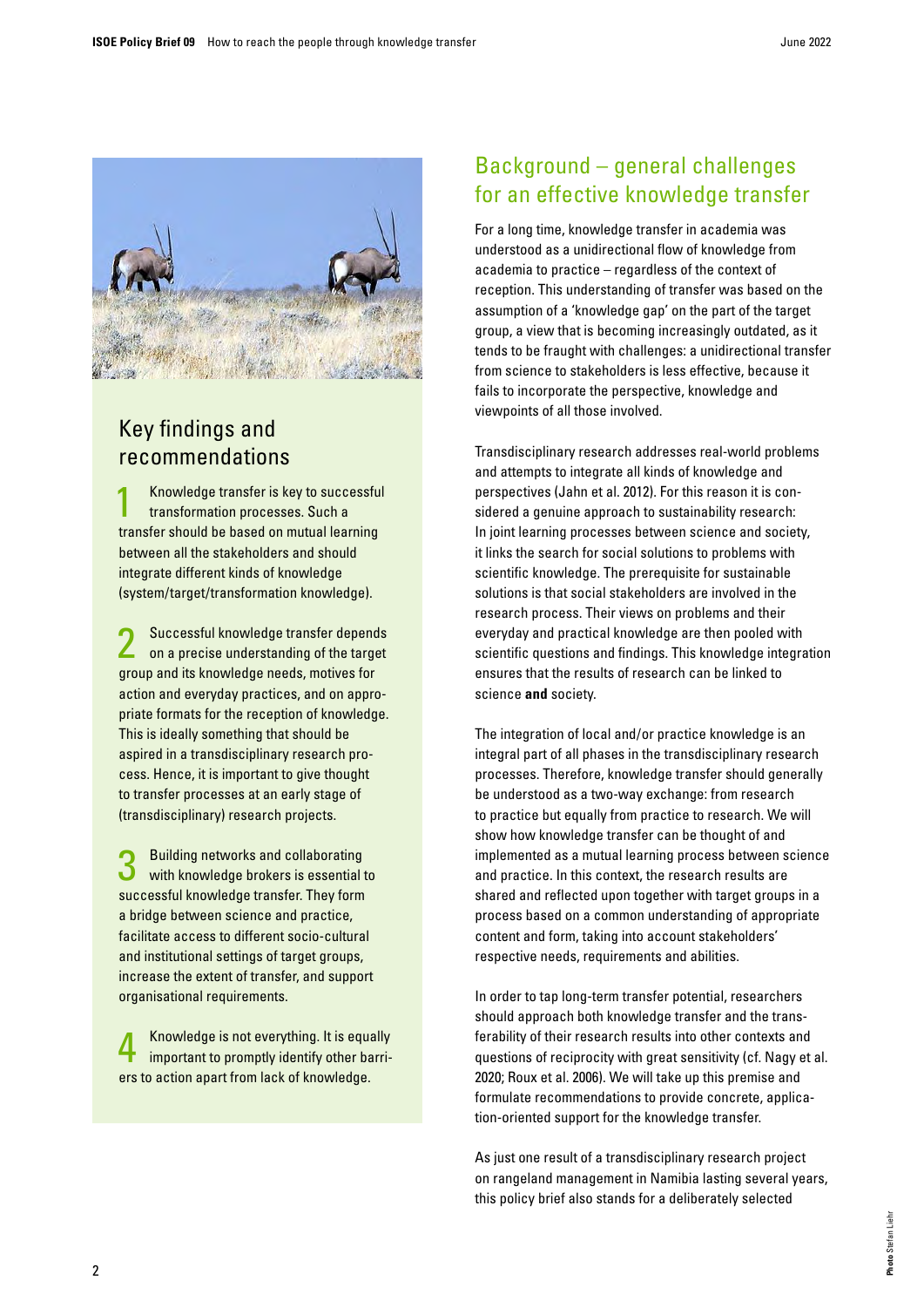knowledge transfer format. It was preceded by interactive dialogue formats to tease out the local knowledge, motives for action and ways for knowledge formation of land users. In other words, **the researchers learned from them and became aware of their needs.** Knowledge was thus created in exchange. The findings underpin the present text with a specific example from the Namibian project context.

# The aim of this policy brief

**This policy brief aims to assist researchers and organisations who wish to accomplish an effective knowledge transfer from science into practice and seek an integrating exchange process with the target groups to increase impact.**

It is important for us to convey that the scientific findings must be carefully selected, reviewed in terms of language and content, and presented in a form adapted to the initial conditions and (knowledge) needs of the target group. Here, we aim to offer guidelines and recommendations to projects and organisations that are designing a process to disseminate research results, irrespective of whether this is done within a transdisciplinary setting or not. We offer specific examples in addition to the general recommendations that address knowledge transfer activities towards and together with Namibian rural land users.

# Rangeland management in Namibia and the challenges for knowledge transfer

Given the increasing number of studies and projects related to climate change, sustainable practices and conservation, it is vital that the important information and insights generated actually reach the people affected: their future way of life depends to a considerable extent on how well they understand their own actions against the background of changing climatic conditions.

However, **sustainable transformation** and change can only be achieved if all stakeholders within a problem context are taken into account and if knowledge from science and practice come into an exchange. This policy brief presents both **general recommendations** on how to approach the implementation of a knowledge transfer format (see table below, left-hand column) and **precise recommendations**

with regard to the present Namibian context (right-hand column). To illustrate the recommendations, we use examples from our research project 'ORYCS – Options for sustainable land use adaptations in savanna systems' (see page 7) that specifically apply to rural land users in Namibia.

Namibia is one of the least populated countries in the world, but one has to note that in 2020 over half of the population was living in the larger towns and cities. The rest of the land is split into private farms, communal land and conservation areas. The majority of these rural areas are savannas and mainly utilised for wildlife and livestock grazing. Despite such a relatively low rural human population, livestock production is undertaken on approximately 70% of Namibia's total land area, and with much of it being highly vulnerable to land degradation. Direct management and use of the savanna is therefore closely tied to this rural population. As land users interact directly with the ecosystem, they are of great importance for knowledge transfer within conservation and sustainability. Bottom-up transformations towards sustainable practices and knowledge transfer strategies therefore need to specifically target these rural land users.

These rural land users form a highly heterogeneous group, making knowledge transfer tasks even more challenging. Every influencing factor such as education and language, socio-economic conditions, lifestyle and access to media must be considered with great sensitivity. The formats of transfer, the language and the means of dissemination need to be adapted to the needs of the specific target groups.

### Towards an effective knowledge transfer

Ideally, knowledge transfer activities are already embedded in a transdisciplinary research objective with implemented stakeholder involvement. Generally speaking, the earlier that stakeholders are involved in a particular project, or the sooner an exchange is realised, and the more local and/or practice knowledge has been integrated into the (transdisciplinary) research process, the more successful knowledge transfer activities can be. But what does it look like in practice? We will present a process model to highlight the iterative character of knowledge transfer during or after a research phase and discuss the different elements using examples that relate specifically to rural land users in Namibia. The great heterogeneity and various differences within this group means that this is a very sensitive example of knowledge transfer. As far as possible, we will consider these differences.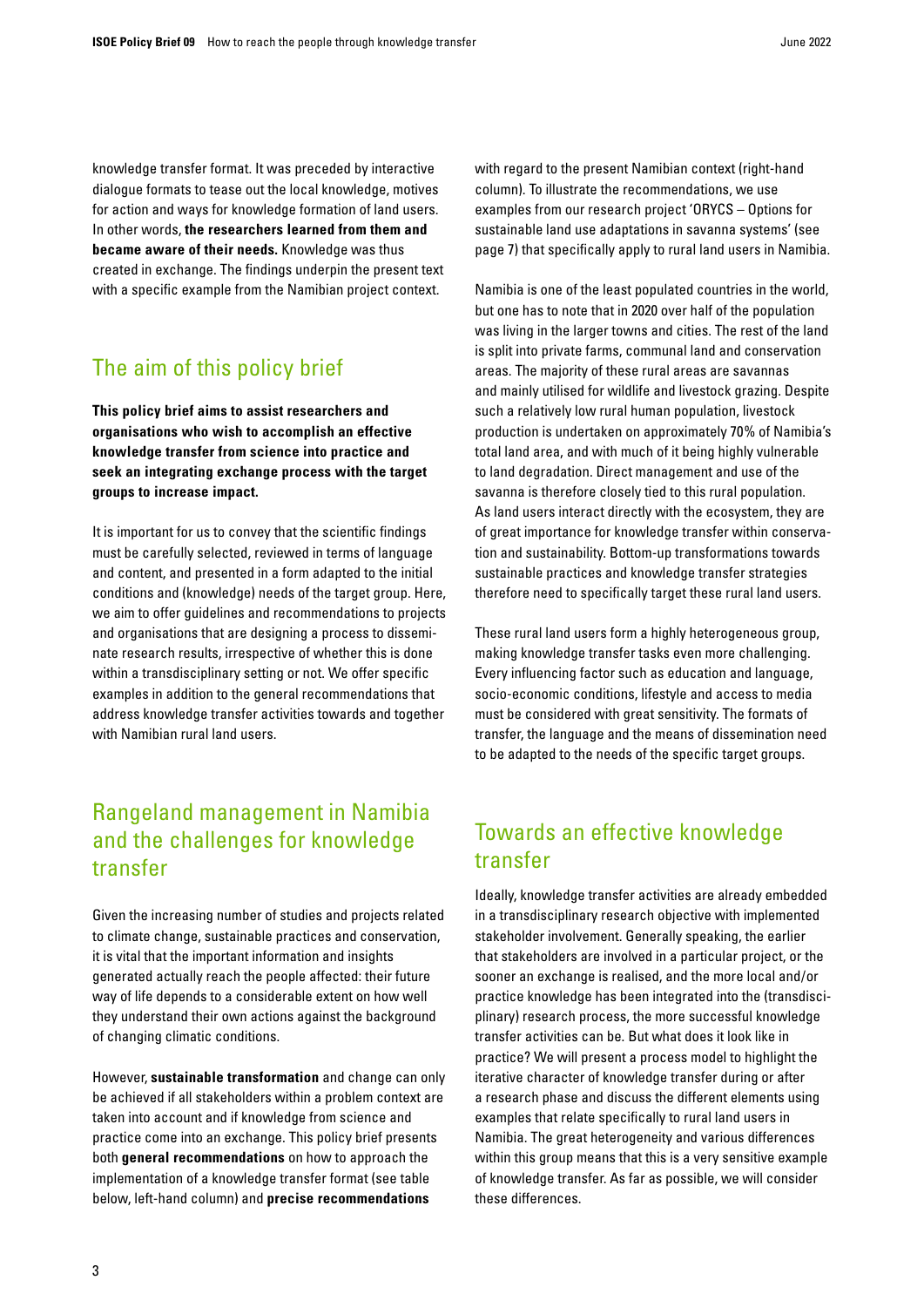#### **Knowledge transfer does not equal science communication**

There is often some confusion regarding science communication and knowledge transfer, and whether they mean the same thing (cf., Lux/Schuldt-Baumgart 2022). Although both are about communicating knowledge or research results, the objectives of communication and transfer are different:

**Science communication** aims to inform about research results on a more general basis via press and public relations work. It often addresses broader target groups. **Knowledge transfer,** on the other hand, aims to increase the potential impact of research results by

using concrete and more targeted methods and formats. It typically addresses very specific target groups. Ultimately, the goal of knowledge transfer is to initiate and facilitate joint learning processes between science and society. The core task is to translate the knowledge generated in science and adapt it for application in different contexts.

It is important to clearly separate these objectives from each other, even though the methods and formats used often overlap in practice.

#### **Process model and recommendations for action**

The following recommendations are based on many years of expertise in transdisciplinary research and knowledge transfer. They are intended to contribute to a better understanding of knowledge transfer, to facilitate the design of transfer processes, and to provide suggestions and support for the concrete design of transfer processes.

For a successful transfer process, certain steps should always be implemented. These are described in the Table and the following process model (Fig. 1). Once the first two steps ('determining the intended impact' and 'identifying and understanding the target group') have been completed, the process can also be iterative.

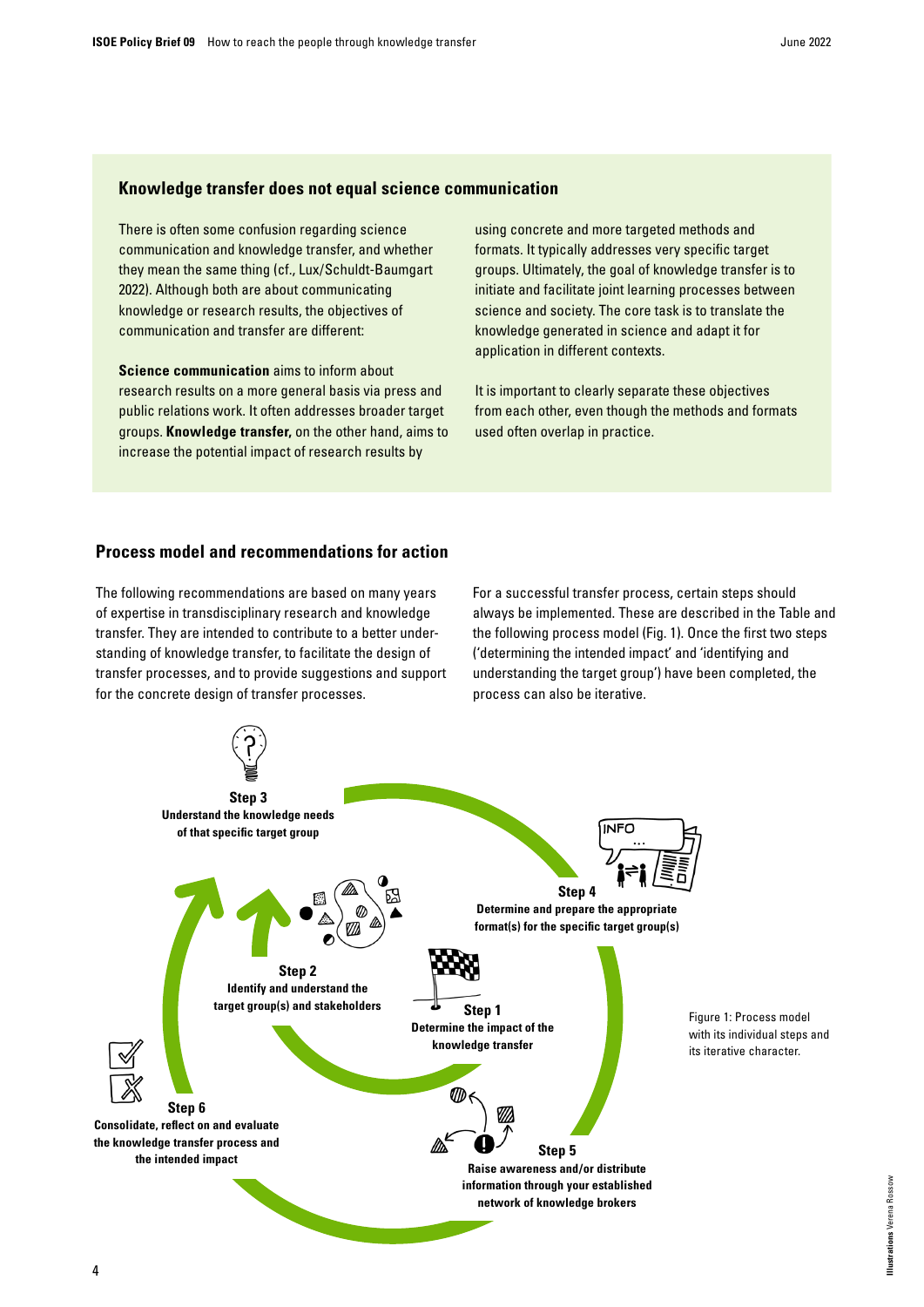| <b>General recommendation</b>                                                                                                                                                                                                                                                                                                                                                                                                                                                                                                                                                                                                                                                                                                                                                                                                   | <b>Specific example</b>                                                                                                                                                                                                                                                                                                                                                                                                                                                                                                                                                                                                                                                                                                                                                                                                                                                                                                                                            |  |
|---------------------------------------------------------------------------------------------------------------------------------------------------------------------------------------------------------------------------------------------------------------------------------------------------------------------------------------------------------------------------------------------------------------------------------------------------------------------------------------------------------------------------------------------------------------------------------------------------------------------------------------------------------------------------------------------------------------------------------------------------------------------------------------------------------------------------------|--------------------------------------------------------------------------------------------------------------------------------------------------------------------------------------------------------------------------------------------------------------------------------------------------------------------------------------------------------------------------------------------------------------------------------------------------------------------------------------------------------------------------------------------------------------------------------------------------------------------------------------------------------------------------------------------------------------------------------------------------------------------------------------------------------------------------------------------------------------------------------------------------------------------------------------------------------------------|--|
| Step 1:<br>Determine the impact of the knowledge transfer                                                                                                                                                                                                                                                                                                                                                                                                                                                                                                                                                                                                                                                                                                                                                                       |                                                                                                                                                                                                                                                                                                                                                                                                                                                                                                                                                                                                                                                                                                                                                                                                                                                                                                                                                                    |  |
| The first step is to decide on the purpose and the overall goal of the transfer.<br>All subsequent steps have to be based on that decision.                                                                                                                                                                                                                                                                                                                                                                                                                                                                                                                                                                                                                                                                                     |                                                                                                                                                                                                                                                                                                                                                                                                                                                                                                                                                                                                                                                                                                                                                                                                                                                                                                                                                                    |  |
| • What impact do you want to achieve with knowledge transfer?<br>It's important to formulate this impact as precisely and specifically<br>as possible. It also serves as a reality check.*<br>• What kind of knowledge should be transferred?<br>- System knowledge (state-of-the-art of scientific results)<br>$\rightarrow$ media-based formats are particularly useful.<br>- Target knowledge (the ideal conditions for a different, more<br>sustainable future) $\rightarrow$ both media- and dialogue-based formats<br>are feasible.<br>- Transformation knowledge (the knowledge needed to take<br>action and reach this future) $\rightarrow$ dialogue-based formats are<br>most suited.<br>• There can also be overlaps in the choice of formats and channels<br>and the transfer of the kind of knowledge in question. | • Here, the goal is to bring the scientific findings of the<br>ORYCS project to people who may have a direct influence on<br>the ecosystem through behavioural change and adaptation.                                                                                                                                                                                                                                                                                                                                                                                                                                                                                                                                                                                                                                                                                                                                                                              |  |
| Step 2:                                                                                                                                                                                                                                                                                                                                                                                                                                                                                                                                                                                                                                                                                                                                                                                                                         |                                                                                                                                                                                                                                                                                                                                                                                                                                                                                                                                                                                                                                                                                                                                                                                                                                                                                                                                                                    |  |
| Identify and understand the target group(s) and stakeholders                                                                                                                                                                                                                                                                                                                                                                                                                                                                                                                                                                                                                                                                                                                                                                    |                                                                                                                                                                                                                                                                                                                                                                                                                                                                                                                                                                                                                                                                                                                                                                                                                                                                                                                                                                    |  |
| Without a precise idea and definition of the target group(s), even the most exciting transfer format,<br>no matter how well it is realised, might not work well because it does not reach the specific target group.                                                                                                                                                                                                                                                                                                                                                                                                                                                                                                                                                                                                            |                                                                                                                                                                                                                                                                                                                                                                                                                                                                                                                                                                                                                                                                                                                                                                                                                                                                                                                                                                    |  |
| • Who do you want to reach?<br>• Decide on target groups that are specific and not too broad.<br>- Have a precise idea of the target groups: definition and require-<br>ments.<br>- Check the group's ability to access different formats<br>(i.e., internet, radio, TV, social media, etc.).<br>- Keep in mind language requirements.<br>- Check for possible barriers to reaching the target group, such<br>as a lack of access to media. Do you know their educational<br>backgrounds and literacy?<br>- Which channels of communication are used?<br>- Are there particular windows of opportunity to reach them<br>(e.g. annual meetings, trade fairs)?<br>— What is the best way to address them properly (be aware of<br>cultural customs)?<br>• Establish a wide distribution network (see Step 5).                     | • Target group: Namibian rural land users<br>• The target group is heterogeneous and consists of two sub-<br>groups: freehold farmers and communal farmers, with different<br>prerequisites in each case.<br>• Freehold farmers:<br>- Most have regular access to the internet.<br>- Most speak English, Africaans or German.<br>- Most have completed at least secondary school, but many<br>have also undergone higher education.<br>- Many are part of WhatsApp groups, visit regular meetings,<br>read mail newsletters.<br>- Agricultural conventions or fairs are held regularly<br>(e.g. Namibian Rangeland Forum, trade shows).<br><b>Communal farmers:</b><br>- Access to the internet may be limited.<br>- Speak a variety of languages (Oshiwambo, Nama/Damara,<br>Otjiherero and several others), may also understand/speak<br>English.<br>- Varying educational level: from no school to higher education<br>- Community meetings are held regularly. |  |
| Step 3:<br>Understand the knowledge needs of that specific target group                                                                                                                                                                                                                                                                                                                                                                                                                                                                                                                                                                                                                                                                                                                                                         |                                                                                                                                                                                                                                                                                                                                                                                                                                                                                                                                                                                                                                                                                                                                                                                                                                                                                                                                                                    |  |

#### **Identifying interests and knowledge gaps ensures that the transfer will appeal and be embraced by the targeted audience.**

| • Ascertain the target groups' knowledge demands and topics of<br>interest regarding the project focus or findings.<br>• If necessary, use interviews or surveys with members of the target<br>groups or other experts familiar with the target group. | • Ask the Namibian Association of Community Based Natural<br><b>Resource Management (CBNRM) Support Organization (NACSO)</b><br>and the different farmers unions.<br>Ask farmers and land users directly through distribution and<br>communication networks, interviews or surveys. |
|--------------------------------------------------------------------------------------------------------------------------------------------------------------------------------------------------------------------------------------------------------|-------------------------------------------------------------------------------------------------------------------------------------------------------------------------------------------------------------------------------------------------------------------------------------|

 $^\ast$ c.f https://www.fasttrackimpact.com/i-want-to-plan-my-impact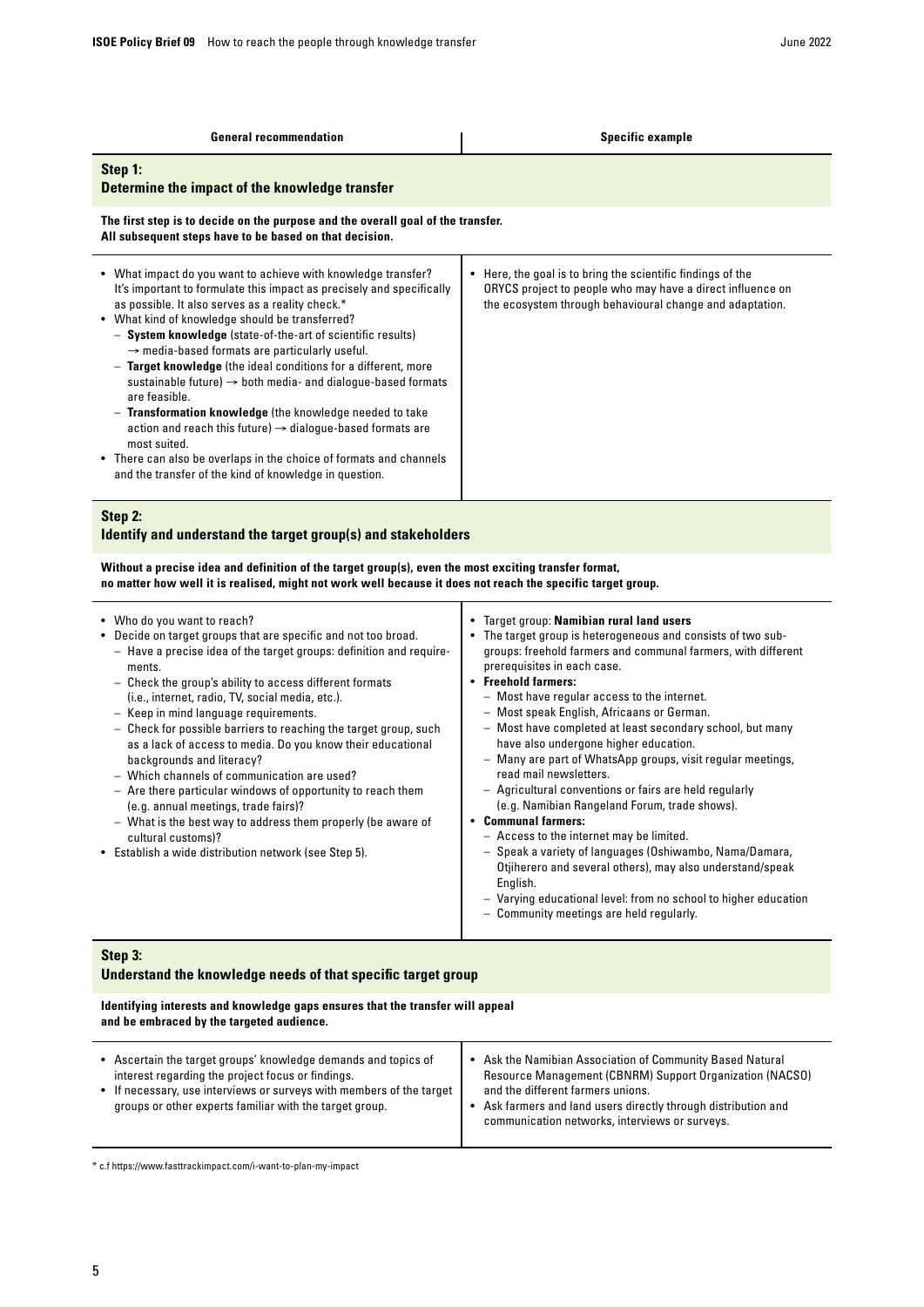| <b>General recommendation</b>                                                                                                                                                                                                                                                                                                                                                                                                                                                                                                                                                                                                                                                                                                                                                                                                                                                                                                                                                                                                                                                                                                                                                                                                                                                                                     | <b>Specific example</b>                                                                                                                                                                                                                                                                                                                                                                                                                                                                                                                                                                                                                                                                                                                                                                                                                                                                                                                                                                                                                                                                                                                                                                                                                                                                                                                                                                                                                                                                                                                                                                     |  |
|-------------------------------------------------------------------------------------------------------------------------------------------------------------------------------------------------------------------------------------------------------------------------------------------------------------------------------------------------------------------------------------------------------------------------------------------------------------------------------------------------------------------------------------------------------------------------------------------------------------------------------------------------------------------------------------------------------------------------------------------------------------------------------------------------------------------------------------------------------------------------------------------------------------------------------------------------------------------------------------------------------------------------------------------------------------------------------------------------------------------------------------------------------------------------------------------------------------------------------------------------------------------------------------------------------------------|---------------------------------------------------------------------------------------------------------------------------------------------------------------------------------------------------------------------------------------------------------------------------------------------------------------------------------------------------------------------------------------------------------------------------------------------------------------------------------------------------------------------------------------------------------------------------------------------------------------------------------------------------------------------------------------------------------------------------------------------------------------------------------------------------------------------------------------------------------------------------------------------------------------------------------------------------------------------------------------------------------------------------------------------------------------------------------------------------------------------------------------------------------------------------------------------------------------------------------------------------------------------------------------------------------------------------------------------------------------------------------------------------------------------------------------------------------------------------------------------------------------------------------------------------------------------------------------------|--|
| Step 4:<br>Determine and prepare the appropriate format(s) for the specific target group(s)                                                                                                                                                                                                                                                                                                                                                                                                                                                                                                                                                                                                                                                                                                                                                                                                                                                                                                                                                                                                                                                                                                                                                                                                                       |                                                                                                                                                                                                                                                                                                                                                                                                                                                                                                                                                                                                                                                                                                                                                                                                                                                                                                                                                                                                                                                                                                                                                                                                                                                                                                                                                                                                                                                                                                                                                                                             |  |
| Successful knowledge transfer is characterised by a target-group-specific 'translation' of information.<br>This may have to be specifically adapted for each target group but may also include multiple formats.                                                                                                                                                                                                                                                                                                                                                                                                                                                                                                                                                                                                                                                                                                                                                                                                                                                                                                                                                                                                                                                                                                  |                                                                                                                                                                                                                                                                                                                                                                                                                                                                                                                                                                                                                                                                                                                                                                                                                                                                                                                                                                                                                                                                                                                                                                                                                                                                                                                                                                                                                                                                                                                                                                                             |  |
| • Information should always be 'tailored' specifically to the goal<br>(Step 1) and the group's needs (compare with Steps 2-3).<br>• Keep in mind that different formats are suitable for different<br>goals (Step 1) and different stakeholders (Step 2).<br>• Examples for media-based formats:<br>- Readable documents and printouts such as brochures,<br>fact sheets, policy briefs, poster, and info graphics<br>- Social media<br>- Explanatory films, videos, and broadcasts<br>- Board games<br>• Examples for dialogue-based formats:<br>- Presentations and talks<br>- Involvement events like trainigs and workshops<br>- Collaborative processes such as participation at research and<br>demonstration sites<br>• Note that the formats can also complement each other and used<br>simultaneously or in combination.<br>• Make sure information and scientific findings are easy to<br>understand for the target groups.<br>- For recipients with scientific background: scientific<br>expressions might work well.<br>- For recipients with non-scientific background: information<br>needs to be presented in an easy-to-understand language.<br>And the knowledge should tie in with everyday life.<br>• Be aware that the choice of one specific format might not be<br>accessible for everyone. | • It should enable land users to understand and use research-based<br>knowledge.<br>• Use everyday applied language.<br>• Disseminate through farmers unions.<br>• For readable documents:**<br>- Brochures or flyers work well.<br>$-$ Fact sheets should include visuals/graphics.<br>- Use easy-to-understand visualisations, infographics and<br>graphics (as not everyone can read).<br>- Make it short and provide only key information (many do not<br>like reading a lot).<br>- NACSO can assist with translations into local languages.<br>• For presentations and talks:**<br>- Provide only key points with pointers on where to find more<br>information.<br>- If possible, present in personal contact as this builds a<br>relationship with the knowledge content.<br>- Leave enough scope for questions and discussions.<br>- In the case of online formats, these should not last more than<br>one hour.<br>- In the case of online formats, be aware that they exclude<br>people without a stable internet connection.<br>• For trainings and workshops:**<br>$-$ Provide a gathering location.<br>- Keep the groups small.<br>- When using tools, make sure they are easily accessible and<br>manageable for everyone.<br>• When approaching freehold farmers:<br>- Send newsletters via email because of the broad reach.<br>- Provide downloads via email.<br>•  or communal farmers:<br>- Printouts are better than downloads.<br>• Note that some groups are deprived of information when online<br>formats are chosen, or their respective language is not provided. |  |
| <b>Stan 5.</b>                                                                                                                                                                                                                                                                                                                                                                                                                                                                                                                                                                                                                                                                                                                                                                                                                                                                                                                                                                                                                                                                                                                                                                                                                                                                                                    |                                                                                                                                                                                                                                                                                                                                                                                                                                                                                                                                                                                                                                                                                                                                                                                                                                                                                                                                                                                                                                                                                                                                                                                                                                                                                                                                                                                                                                                                                                                                                                                             |  |

#### **Step 5:**

#### **Raise awareness and/or distribute information through your established network of knowledge brokers**

**Another important factor that should not be neglected is the role of knowledge brokers, i.e. important people or organisations that have a wide outreach and are well connected within a certain community. This means they can provide a good network for distributing information or raising awareness.**

| • Make sure to have a good overview of the target group's network<br>(e.g. mailing lists, newsletter, social media groups).<br>• Get in contact with knowledge brokers.<br>• When distributing the information:<br>- Printouts: provide knowledge broker with enough copies.<br>- Presentations and involvement events: distribute information<br>$\bullet$<br>and advertise the event/format.<br>- Films and broadcasts: get in touch with the distribution network<br>and provide where to find additional information if possible.<br>• Parallel to the knowledge transfer, plan to approach media<br>outlets such as newspapers, radio and TV stations to inform<br>about your offerings through media coverage. This refers to a<br>broader science communication. | • Central knowledge brokers: Namibian farmers unions<br>(i.e. Namibian Agricultural Union (NAU), Namibian National<br>Farmers Union (NNFU)), NACSO<br>• Additional knowledge brokers: headmen, traditional representa-<br>tives, other people with a far-reaching (private) network<br>Raise awareness via radio (as the most used communication tool)<br>and provide a mail-/website address or local phone<br>number for more information.<br>- Namibian Broadcasting Corporation (NBC) provides different<br>stations in different languages.<br>• Post announcements on notice boards i.e. conservancy offices<br>and key meeting locations.<br>Use messenger groups to advertise (i.e. WhatsApp). |
|-------------------------------------------------------------------------------------------------------------------------------------------------------------------------------------------------------------------------------------------------------------------------------------------------------------------------------------------------------------------------------------------------------------------------------------------------------------------------------------------------------------------------------------------------------------------------------------------------------------------------------------------------------------------------------------------------------------------------------------------------------------------------|--------------------------------------------------------------------------------------------------------------------------------------------------------------------------------------------------------------------------------------------------------------------------------------------------------------------------------------------------------------------------------------------------------------------------------------------------------------------------------------------------------------------------------------------------------------------------------------------------------------------------------------------------------------------------------------------------------|
|-------------------------------------------------------------------------------------------------------------------------------------------------------------------------------------------------------------------------------------------------------------------------------------------------------------------------------------------------------------------------------------------------------------------------------------------------------------------------------------------------------------------------------------------------------------------------------------------------------------------------------------------------------------------------------------------------------------------------------------------------------------------------|--------------------------------------------------------------------------------------------------------------------------------------------------------------------------------------------------------------------------------------------------------------------------------------------------------------------------------------------------------------------------------------------------------------------------------------------------------------------------------------------------------------------------------------------------------------------------------------------------------------------------------------------------------------------------------------------------------|

\*\* These are examples that were particularly highlighted by representatives of the target group.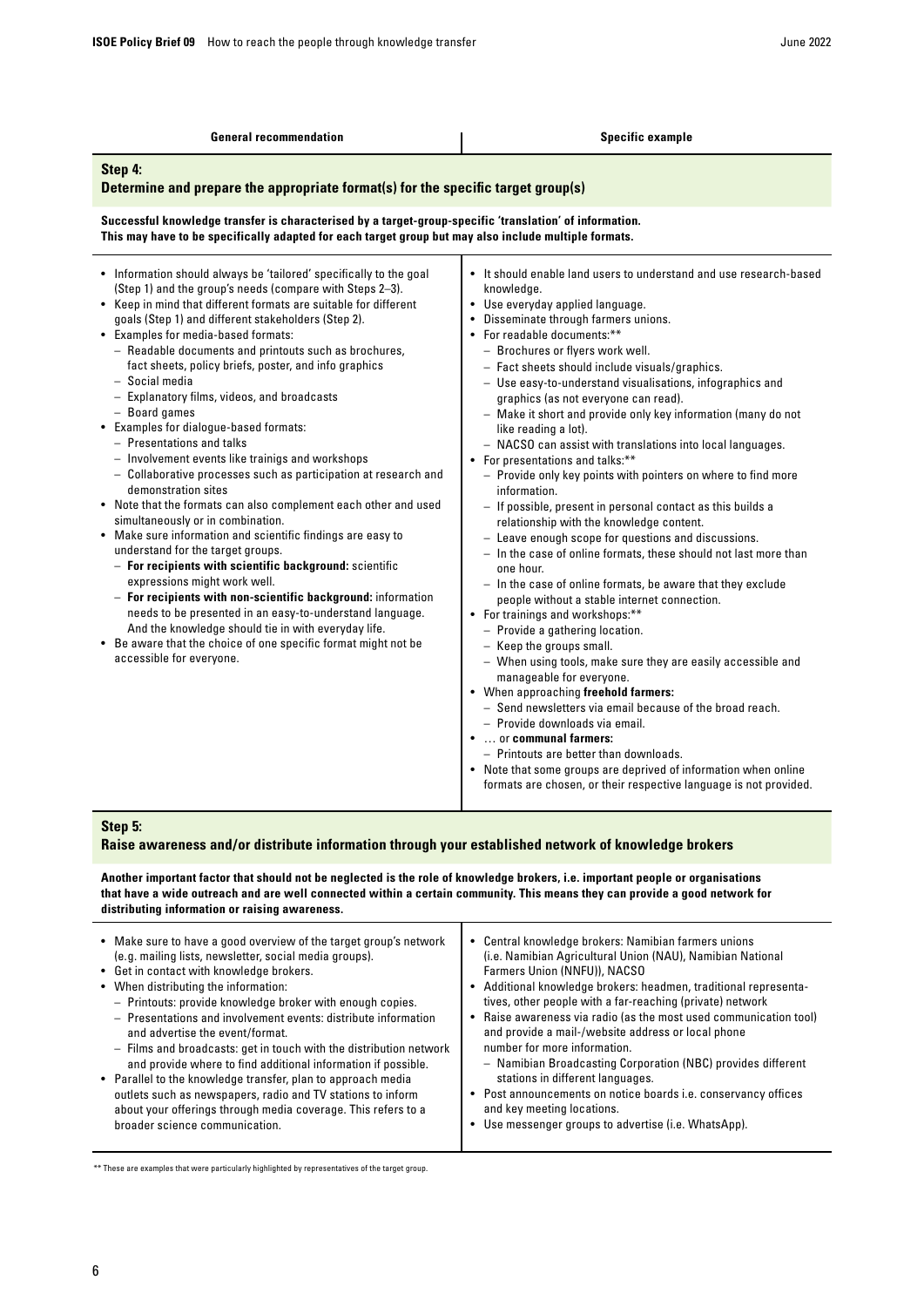| <b>General recommendation</b>                                                                                                                                                                                                                                                                                                                                                                                        | <b>Specific example</b>                                                                                                                                                                                                                                                                                                               |  |
|----------------------------------------------------------------------------------------------------------------------------------------------------------------------------------------------------------------------------------------------------------------------------------------------------------------------------------------------------------------------------------------------------------------------|---------------------------------------------------------------------------------------------------------------------------------------------------------------------------------------------------------------------------------------------------------------------------------------------------------------------------------------|--|
| Step 6:<br>Consolidate, reflect on and evaluate the knowledge transfer process and the intended impact                                                                                                                                                                                                                                                                                                               |                                                                                                                                                                                                                                                                                                                                       |  |
| The last step is meant to serve as constructive quality assurance for the whole process.<br>At this point, the process needs to be reviewed and if necessary adapted.                                                                                                                                                                                                                                                |                                                                                                                                                                                                                                                                                                                                       |  |
| Define criteria by which you can determine whether the intended<br>goals of the knowledge transfer have been achieved.<br>• Provide availability beyond the project period (e.g. web pages,<br>institutionalisation via curricula).<br>• Create download links, reprints, etc.<br>• Provide information on where to learn more.<br>• Monitor the retrieval of documents, participation and requests<br>for contacts. | Provide an internet address.<br>$\bullet$<br>• Provide downloads on the website.<br>Provide additional printouts for meeting locations and knowledge<br>٠<br>brokers.<br>Maintain an up-to-date contact list and keep in contact if desired.<br>Monitor the retrieval of documents, participation, and requests for<br>٠<br>contacts. |  |

#### **The ORYCS Project**

The research project "ORYCS – Options for sustainable land use adaptations in savanna systems" aims to assess the suitability of wildlife management strategies in Namibia as options for adapting land use to climate change in savanna ecosystems.

As a Namibian-German collaborative project, ORYCS explicitly pursues an inter- and transdisciplinary research approach: scientists from the fields of wildlife ecology, vegetation dynamics, hydrogeology and social-ecological research cooperate with actors at local, regional and national levels, in particular private farmers, communities, NGOs, and public authorities. The project is coordinated by the University of Potsdam in collaboration with the Namibia University of Science and Technology (NUST). Further project partners besides the ISOE are the Freie Universität Berlin, the University of Namibia (UNAM), and the Ministry of Environment, Forestry and Tourism (MEFT).

In the light of local knowledge, ORYCS uses a broad set of research techniques including field observations and interviews, experimental manipulations, GPS telemetry, remote sensing, modelling and simulation, and social-ecological assessments to analyse interactions and feedbacks between climate, water, vegetation and wildlife for different types of wildlife-based land-use options.

Here, knowledge transfer plays a crucial role to connect researchers with practitioners and to bridge the gap between research findings and application in practice.

**www.orycs.org**



#### **References**

Jahn, Thomas/Matthias Bergmann/Florian Keil (2012): **Transdisciplinarity: Between mainstreaming and marginalization.** Ecological Economics 79, 1–10

Lux, Alexandra/Nicola Schuldt-Baumgart (2022): **[Wissenstransfer –](https://isoe.blog/wissenstransfer-wissenschaftskommunikation-transdisziplinaere-forschung-der-versuch-einer-orientierung/)  [Wissenschaftskommunikation – transdisziplinäre Forschung: der](https://isoe.blog/wissenstransfer-wissenschaftskommunikation-transdisziplinaere-forschung-der-versuch-einer-orientierung/)**  [Versuch einer Orientierung.](https://isoe.blog/wissenstransfer-wissenschaftskommunikation-transdisziplinaere-forschung-der-versuch-einer-orientierung/) ISOE-Blog "Soziale Ökologie. Krise -Kritik – Gestaltung" [online]

Nagy, Emilia/Anna Ransiek/Martina Schäfer/Alexandra Lux/ Matthias Bergmann/Thomas Jahn/Oskar Marg/Lena Theiler (2020): **[Transfer as a reciprocal process: How to foster receptivity to](https://doi.org/10.1016/j.envsci.2019.11.007.)  [results of transdisciplinary research.](https://doi.org/10.1016/j.envsci.2019.11.007.)** Environmental Science and Policy 104, 148–160

Roux, Dirk J./Kevin H. Rogers/Harry C. Biggs/Peter J. Ashton/ Anne Sergeant (2006): **[Bridging the science–management divide:](https://www.ecologyandsociety.org/vol11/iss1/art4/)  [Moving from unidirectional knowledge transfer to knowledge](https://www.ecologyandsociety.org/vol11/iss1/art4/)  [interfacing and sharing.](https://www.ecologyandsociety.org/vol11/iss1/art4/)** Ecology and Society 11 (1), 4 [online]

#### **Suggested Citation**

Lüdtke, Deike U./Verena Rossow/Nicola Schuldt-Baumgart/ Stefan Liehr (2022): **How to reach people through knowledge transfer – Sustainability and conservation research: addressing Namibian land users.** ISOE Policy Brief Nr. 09. Frankfurt am Main: ISOE – Institute for Social-Ecological Research

#### **Keywords**

Knowledge transfer, social-ecological transformation, stakeholder, Namibian land users, transdisciplinarity

#### **Acknowledgements**

We thank the German Ministry for Science and Education (BMBF) for financing the ORYCS project (FKZ 01LL1804C). We also want to thank all the interview participants in Namibia. The responsibility for the content of this publication lies with the authors.